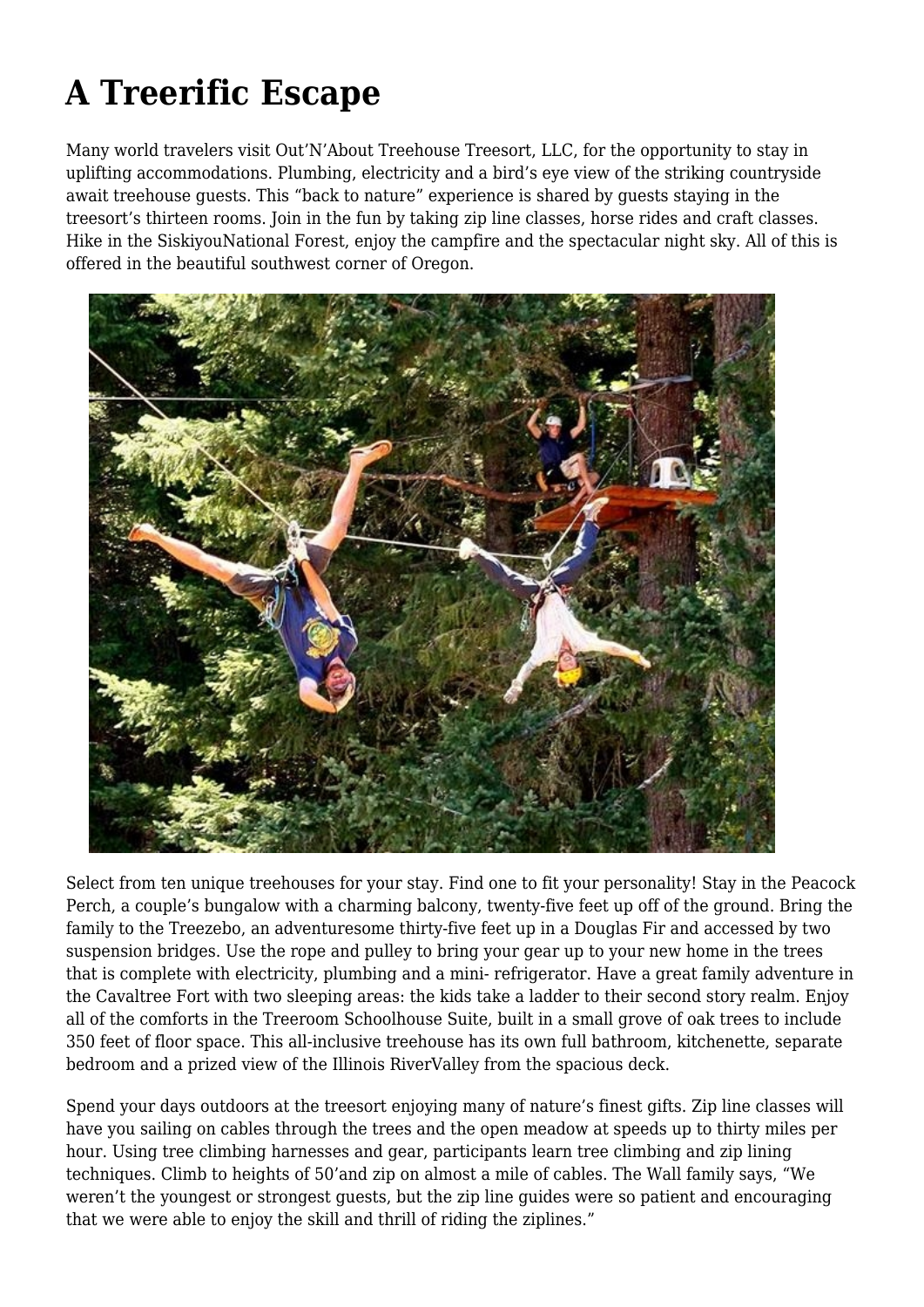

Next for thrill-seekers is an exhilarating ride on the Tarzan rope swing from 50' in the air. Harnessed onto the rope, participants dive, swing and then hang momentarily suspended awaiting the next swoop towards the earth. Hoots and hollers and giant smiles confirm that a good time was had by all.

For a more grounded adventure the trail horses will take guests on an hour trail ride through the neighboring SiskiyouNational Forest. This ride offers a glimpse at the unique geology, flora and fauna of the region.

Make a personalized souvenir of your stay at Out'N'About by joining in craft classes with local artists. Create tile mosaic plaques or brilliant tie-dye t-shirts in a fun-filled environment with personalized instruction. Collaborate with the family or have everyone make an individualized piece. Many families leave the treesort clad in their new tie-dye apparel.

The relaxing treesort environment has many resting spots for adults to settle into while the children play on the many swings or in the rock-lined, river-fed pool. Included with your stay is breakfast served each morning in the lodge. There are propane grills and cookstoves available to use for lunch and dinner and a communal kitchenette in the Pavilion building. Groceries and a variety of restaurants are in Cave Junction, just fifteen minutes away.